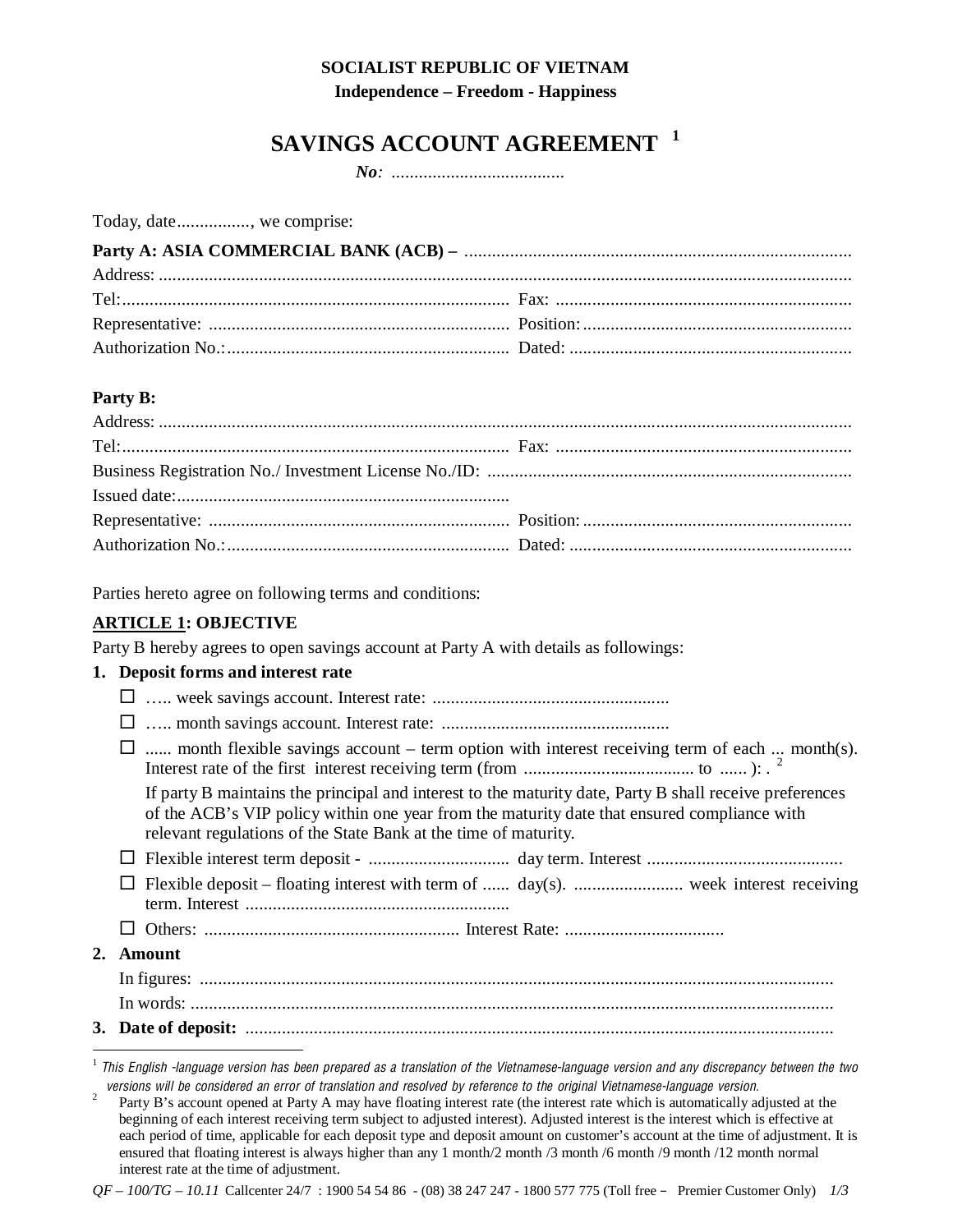**4. Maturity date:** ................................................................................................................................... **5. Deposit methods**   $\Box$  Cash deposit - Deduct money from the account no.: ........... opened at ACB - Receive money transferred from ............................................ the amount ..................................... with the details as followings: • Beneficiary: Asia Commercial Bank (ACB) • Citad: 79307001 • Content: transfer money to ACB – ............................................. for purpose of opening savings account under the agreement on savings account no……….. .....

### **ARTICLE 2: RELATING AGREEMENTS**

#### **1. Interest payment methods**

At the maturity date, interest on Party B's account shall be:

- Credited into the savings account no. ........................................................ of Party B opened at ACB.
- $\Box$  Automatically added into the principal.
- Automatically added into the principal; the account shall be closed and all the principal and interest shall be transferred (after deducting transfer fee (if any)) to other bank with the below instructions:
	- Beneficiary: .................................................................................................................................
	- Account number: .........................................................................................................................
	- At : .....................................................................................Province/City: ..................................

#### **2. Withdraw principal and deposit more prior to maturity date**

Both parties hereby agree on withdrawing and depositing more principal prior to maturity date as follows:

- □ Party B shall not withdraw/deposit more principal prior to the maturity date
- □ Party B may withdraw prior to the maturity date and interest rate as followings:
	- **-** For unrenewed account, if Party B withdraws principal prior to maturity date:
		- **+** If the actual days of deposit less than ..... days [*working day(s)/day(s) counted from the date of deposit*], Party B shall not receive interest.
		- **+** If the actual days of deposit are... ... days [*working day(s)/an above counted from the date of deposit*], Party B shall receive non-term interest at the time of withdraw (for the actual days of deposit).
	- **-** For renewed account, if Party B withdraws principal prior to maturity date: Party B shall receive non-term interest at the time of withdrawal (for the actual days of deposit).

□ Party B may deposit more principal or withdraw all or partial initial principal (close the account) and deposit/withdraw several times with following conditions:

- **-** Party B may withdraw or deposit more principal prior to the maturity date at the last day of optional term (each ............... month(s)).
- **-** If Party B withdraw a part of the principal prior to the maturity date, the remaining principal after withdrawing must be as equal as the minimum principal in accordance with the product policy.
- **-** If Party B withdraw principal in the first optional term that the actual days of deposit are less than 7 days, Party B shall not received interest.
- **-** If Party B withdraw principal in the first optional term that the actual days of deposit are more than or equal 7 days, Party B shall close the account and receive non-term interest at the time of withdraw (for the actual days of deposit).